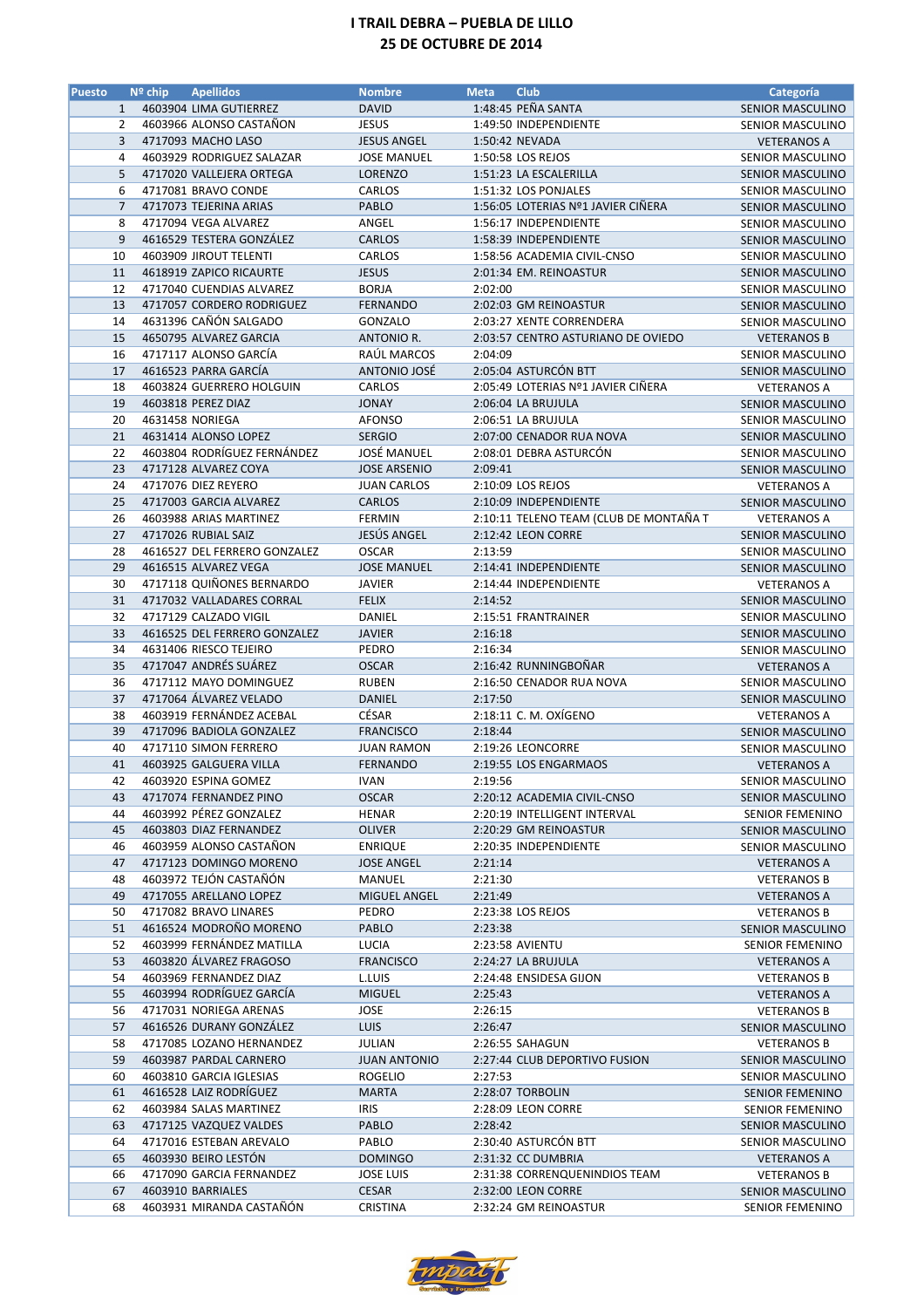| 69       | 4717025 GONZALEZ CASTRO                            | <b>PEDRO</b>           | 2:32:38 MONTAÑITOS                  | SENIOR MASCULINO                       |
|----------|----------------------------------------------------|------------------------|-------------------------------------|----------------------------------------|
| 70       | 4603817 GIL RUIZ                                   | JUAN                   | 2:32:42 DRINK TEAM                  | SENIOR MASCULINO                       |
| 71       | 4603806 TASCON HUERGO                              | <b>ANA ISABEL</b>      | 2:32:43 LEON CORRE                  | <b>VETERANAS B</b>                     |
| 72       | 4603991 FOLGADO GALACHE                            | <b>CRISTINA</b>        | 2:32:44                             | <b>SENIOR FEMENINO</b>                 |
| 73       | 4603911 PADIERNA SANCHEZ                           | <b>PEDRO</b>           | 2:34:02                             | <b>VETERANOS A</b>                     |
| 74       | 6106273 MARTINEZ RODRIGUEZ                         | <b>JUAN MANUEL</b>     | 2:35:00                             | <b>VETERANOS A</b>                     |
| 75       | 4717091 ANEL MARTIN-GRANIZO                        | <b>ISAAC</b>           | 2:35:01                             | SENIOR MASCULINO                       |
| 76       | 4717084 DIAZ SOLIS                                 | <b>JOSE MARIA</b>      | 2:35:07                             | SENIOR MASCULINO                       |
| 77       | 4603813 JURADO GUERRERO                            | MIGUEL ANGEL           | 2:35:14 LA BRUJULA                  | <b>VETERANOS A</b>                     |
| 78       | 4603808 LOPEZ ALVAREZ                              | <b>ANTONIO</b>         | 2:35:20                             | SENIOR MASCULINO                       |
| 79       | 4603902 GARCIA CEÑERA                              | <b>FLORENTINO</b>      | 2:35:36                             | SENIOR MASCULINO                       |
| 80       | 4603814 DIAZ PIÑEIRO                               | <b>JORGE</b>           | 2:35:38 LA BRUJULA                  | <b>SENIOR MASCULINO</b>                |
| 81       | 4603927 RASCÓN DACUNHA                             | <b>EDUARDO</b>         | 2:36:50 INTELLIGENT INTERVAL        | <b>SENIOR MASCULINO</b>                |
| 82       | 4616510 BARREALES CASTRO                           | CÉSAR                  | 2:36:51                             | <b>SENIOR MASCULINO</b>                |
| 83       | 4616518 MARTÍNEZ PIQUERO7                          | <b>BORJA</b>           | 2:36:55                             | SENIOR MASCULINO                       |
| 84       | 4603968 FERNANDEZ MARTINEZ                         | <b>JUAN CARLOS</b>     | 2:38:28 G:M ENSIDESA GIJON          | <b>VETERANOS B</b>                     |
| 85       | 4717083 GARCIA DE LA FUENTE                        | <b>HECTOR</b>          | 2:38:51 C.D. UNIVERSIDAD DE LEÓN    | <b>SENIOR MASCULINO</b>                |
| 86       | 4717024 AVELLO PERTIERRA                           | <b>JUAN MANUEL</b>     | 2:39:18 UNIVERSIDAD DE OVEIDO       | SENIOR MASCULINO                       |
| 87       | 4717097 LORENZANA CASCALLANA                       | <b>AGUSTIN</b>         | 2:39:44 CLUB CORRERASTURIAS         | <b>VETERANOS A</b>                     |
| 88       | 4717080 MUNIZ GONZALEZ MANJOYA                     | <b>DIEGO</b>           | 2:39:53                             | <b>SENIOR MASCULINO</b>                |
| 89       | 4616507 DEL FERRERO GONZALEZ                       | ANGEL                  | 2:40:00 INDEPENDIENTE               | <b>SENIOR MASCULINO</b>                |
| 90       | 4603946 GIL DOMINGUEZ                              | <b>JONATHAN</b>        | 2:40:01                             | <b>VETERANOS A</b>                     |
| 91       | 4603942 MOSQUERA RODRIGUEZ                         | <b>JOSE ANTONIO</b>    | 2:40:04 GRUPO CICLISTA ENSIDESA     | <b>SENIOR MASCULINO</b>                |
| 92       | 4603921 DE LA RIVA CORTINA                         | LAURA                  | 2:40:38                             | <b>SENIOR FEMENINO</b>                 |
| 93       | 4603822 RUEDA PEREZ<br>4603924 MARTINEZ SUAREZ     | JAIME<br><b>SERGIO</b> | 2:40:58 NO CLUB                     | <b>SENIOR MASCULINO</b>                |
| 94       |                                                    |                        | 2:41:24 ESPARTAL SPORT CENTER       | SENIOR MASCULINO                       |
| 95       | 4616501 ROBLA BLAS                                 | <b>JOSE IGNACIO</b>    | 2:41:41 SYNCROBIKE                  | SENIOR MASCULINO                       |
| 96<br>97 | 4603903 OLIVERA RODRIGUEZ<br>4603958 GIL DOMINGUEZ | ALEJANDRO              | 2:41:41 SLAC<br>2:42:40             | SENIOR MASCULINO                       |
| 98       | 4717014 CAMPOS DE CELA                             | SAUL<br>IVÁN           | 2:42:41 LEON CORRE                  | <b>SENIOR MASCULINO</b>                |
| 99       | 4603936 MERINO DOMINGUEZ                           | <b>LUIS</b>            | 2:42:43                             | SENIOR MASCULINO                       |
| 100      | 6106275 BAYON GONZÁLEZ                             | ÓSCAR                  | 2:42:44 LEONCORRE                   | <b>VETERANOS A</b><br>SENIOR MASCULINO |
| 101      | 4603979 GARCIA GUERRA                              | <b>JUSTO FERNANDO</b>  | 2:43:12 TRIATLON LEON               | <b>VETERANOS B</b>                     |
| 102      | 4616530 ALONSO QUIJORNA                            | <b>JOSE ANTONIO</b>    | 2:45:02                             | SENIOR MASCULINO                       |
| 103      | 4616521 GARCÍA GARCÍA                              | <b>DIEGO</b>           | 2:46:17 G.M. MOSCÓN                 | <b>SENIOR MASCULINO</b>                |
| 104      | 4603922 GÓMEZ ACEVEDO                              | <b>FERNANDO</b>        | 2:46:50 C.D. VEGABAÑO               | SENIOR MASCULINO                       |
| 105      | 4603976 DIAZ CARDO                                 | <b>IVAN</b>            | 2:46:54 JABALÍES DE LILLO BTT       | <b>SENIOR MASCULINO</b>                |
| 106      | 4717035 MORAN ALVAREZ                              | CARLOS                 | 2:47:02 LOS REJOS                   | <b>SENIOR MASCULINO</b>                |
| 107      | 4717107 GARCIA PRIETO                              | <b>CRISTIAN</b>        | 2:47:26                             | SENIOR MASCULINO                       |
| 108      | 4717077 GONZÁLEZ PRIEDE                            | MIGUEL ÁNGEL           | 2:47:29                             | SENIOR MASCULINO                       |
| 109      | 4717050 ROJO GONZÁLEZ                              | FCO. JAVIER            | 2:47:32 RECREO RUNNING              | <b>VETERANOS A</b>                     |
| 110      | 4616520 IGLESIAS HERNANDEZ                         | <b>FRANCISCO</b>       | 2:47:36                             | SENIOR MASCULINO                       |
| 111      | 4604000 RODRIGUEZ PARDO                            | CARLA                  | 2:50:00                             | SENIOR FEMENINO                        |
| 112      | 4717116 GUEREÑU PANERO                             | MANUEL                 | 2:51:05                             | SENIOR MASCULINO                       |
| 113      | 4717120 PÉREZ                                      | <b>JAVIER</b>          | 2:52:46                             | SENIOR MASCULINO                       |
| 114      | 4603933 GARCIA ALONSO                              | SALUSTIANO             | 2:54:12 INDEPENDIENTE               | SENIOR MASCULINO                       |
| 115      | 4717108 MERINO DE LA FUENTE                        | JAIRO                  | 2:55:05                             | SENIOR MASCULINO                       |
| 116      | 4717037 GARCIA RUBIO                               | <b>JAVIER</b>          | 2:55:07                             | <b>VETERANOS A</b>                     |
| 117      | 4603915 RABANAL MARTINEZ                           | <b>VICTOR</b>          | 2:55:07                             | SENIOR MASCULINO                       |
| 118      | 4603993 HERAS PEREZ                                | IVAN                   | 2:55:20                             | SENIOR MASCULINO                       |
| 119      | 4603950 GARCÍA BENÉITEZ                            | <b>NATALIA</b>         | 2:56:42 LEON CORRE                  | <b>SENIOR FEMENINO</b>                 |
| 120      | 4631453 CASARES MAGAZ                              | <b>JAVIER</b>          | 2:57:57                             | SENIOR MASCULINO                       |
| 121      | 4631452 DEL VAL IZQUIERDO                          | <b>IGNACIO</b>         | 2:58:09 MONTAÑEROS BURGALESES       | <b>SENIOR MASCULINO</b>                |
| 122      | 4603939 DIEZ FERNANDEZ                             | <b>BEATRIZ</b>         | 2:58:53                             | VETERANAS A                            |
| 123      | 4717061 HERN PALACIOS                              | <b>ENRIQUE</b>         | 3:02:30 INDEPENDIENTE               | SENIOR MASCULINO                       |
| 124      | 4717141 GONZÁLEZ GARCÍA                            | PABLO                  | 3:02:42 FRANTRAINER                 | SENIOR MASCULINO                       |
| 125      | 4717019 DÍAZ LÓPEZ                                 | <b>JOSE MIGUEL</b>     | 3:03:59                             | <b>VETERANOS A</b>                     |
| 126      | 6106277 OCHOA ESCOTET                              | JESÚS ANTONIO          | 3:06:20                             | SENIOR MASCULINO                       |
| 127      | 6106278 ALBA SARIEGO                               | <b>MARCOS</b>          | 3:08:07 INDEPENDIENTE               | <b>SENIOR MASCULINO</b>                |
| 128      | 4616509 RIONDA BENITO                              | RAUL                   | 3:09:18                             | SENIOR MASCULINO                       |
| 129      | 4717066 GARCIA PRIETO                              | <b>MIGUEL</b>          | 3:09:44 NO HAY GÜEVOS TRAIL         | SENIOR MASCULINO                       |
| 130      | 4717068 LLAMAZARES LOPEZ                           | JOSE                   | 3:09:45 NO HAY GÜEVOS TRAIL         | <b>VETERANOS B</b>                     |
| 131      | 4717109 SERRANO RIVERO                             | CESAR                  | 3:09:46 LOS PONJALES                | SENIOR MASCULINO                       |
| 132      | 4603977 GARCIA FERNANDEZ                           | VANESSA                | 3:11:47 JABALIES DE LILLO BTT       | SENIOR FEMENINO                        |
| 133      | 4717041 MARTÍNEZ GIL                               | <b>ARANTXA</b>         | 3:13:14 SAHAGUN MUDEJAR'S RUNNERS   | <b>SENIOR FEMENINO</b>                 |
| 134      | 4603954 ÁLVAREZ GONZÁLEZ                           | ALFREDO                | 3:13:49 CASARES EXTREME             | <b>VETERANOS B</b>                     |
| 135      | 4603947 RODRIGUEZ SANCHEZ                          | PABLO                  | 3:13:50 CASARES EXTREME             | <b>VETERANOS B</b>                     |
| 136      | 4717078 CASADO ALONSO                              | JOSÉ ÁNGEL             | 3:13:51 CASARES EXTREME             | <b>VETERANOS B</b>                     |
| 137      | 4717011 GONZALEZ LOPEZ                             | SARA                   | 3:14:06 CLUB DE MONTAÑA VILLALFEIDE | <b>VETERANAS A</b>                     |

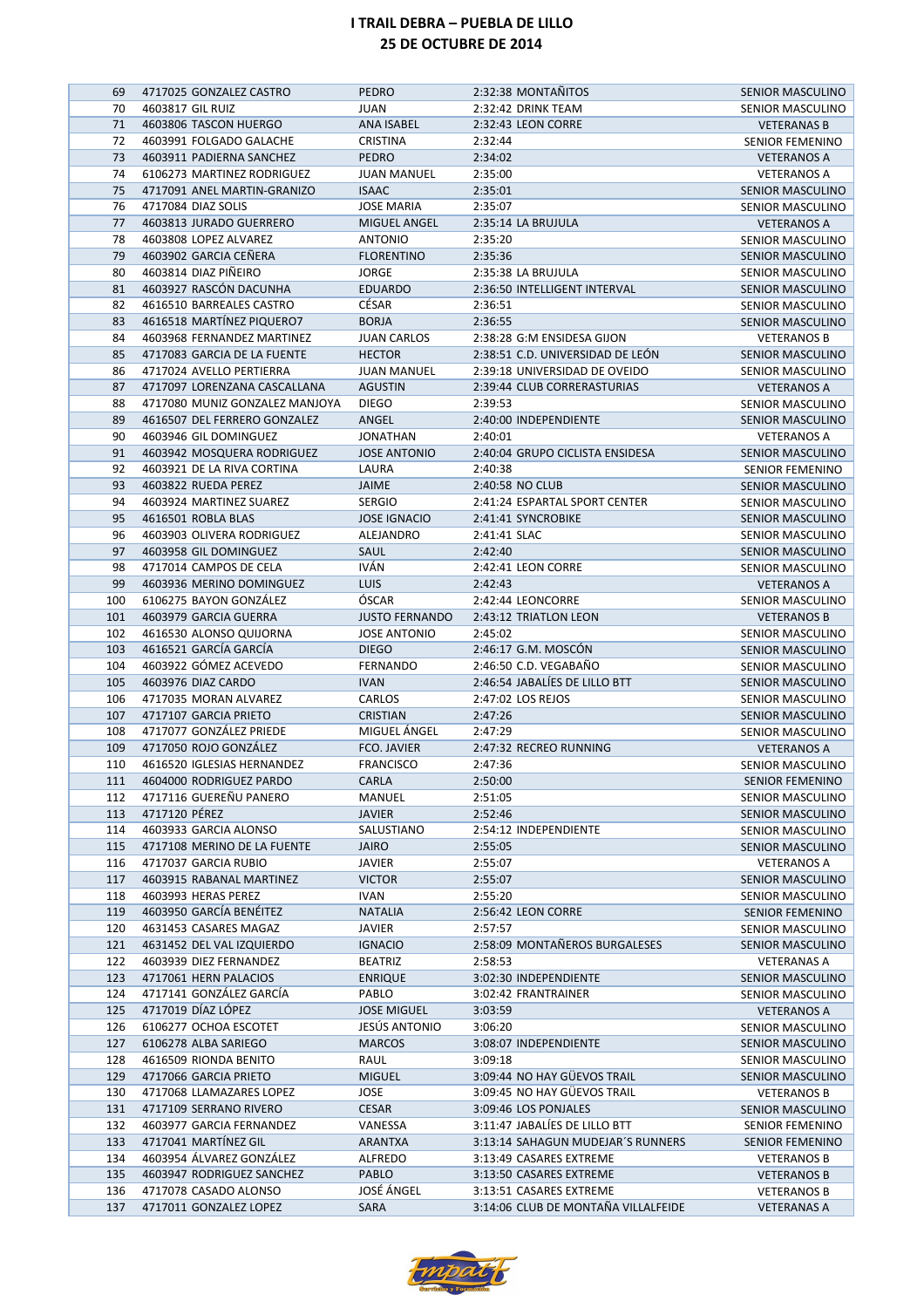| 138 | 4717013 PEREZ OLEA           | <b>JAVIER</b>         | 3:14:07 CLUB DE MONTAÑA VILLALFEIDE    | <b>VETERANOS A</b>      |
|-----|------------------------------|-----------------------|----------------------------------------|-------------------------|
| 139 | 4717070 RODRÍGUEZ RODRIGUEZ  | <b>ARTURO</b>         | 3:14:35 NO HAY GÜEVOS TRAIL            | <b>VETERANOS B</b>      |
| 140 | 4603949 LUNA RABANAL         | <b>ELENA</b>          | 3:14:37 C.D. VEGABAÑO                  | <b>SENIOR FEMENINO</b>  |
| 141 | 4717065 MONTENEGRO FERNANDEZ | <b>JAVIER</b>         | 3:14:39 SAHAGUN MUDEJAR'S RUNNERS      | <b>VETERANOS B</b>      |
| 142 | 4616505 GUTIERREZ GARCIA     | <b>JAVIER</b>         | 3:14:42                                | SENIOR MASCULINO        |
| 143 | 4603967 ALVAREZ DIEZ         | <b>JESUS</b>          | 3:15:11 RECREO RUNNING                 | <b>SENIOR MASCULINO</b> |
| 144 | 4603819 CASADO MARCOS        | <b>JAVIER</b>         | 3:15:33 PYNOSPERDIUS                   | <b>SENIOR MASCULINO</b> |
| 145 | 4717033 SUAREZ RODRIGUEZ     | <b>MANUEL ANGEL</b>   | 3:16:49                                | <b>SENIOR MASCULINO</b> |
| 146 | 4717069 MIDGLEY              | <b>ANNA</b>           | 3:16:56 CORRECALLEJEROS                | <b>SENIOR FEMENINO</b>  |
| 147 | 4717049 PÉREZ NOVAL          | <b>CELEDONIO</b>      | 3:22:28 RIS-RAS TRAIL TEAM             | <b>VETERANOS A</b>      |
| 148 | 4717106 MENDEZ BLANCO        | <b>DIEGO</b>          | 3:22:38                                | SENIOR MASCULINO        |
| 149 | 4603974 ÁLVAREZ MARCOS       | <b>CARLOS</b>         | 3:23:31 BAR VIRGINIA TEAM              | <b>SENIOR MASCULINO</b> |
| 150 | 4603975 ÁLVAREZ MARCOS       | <b>ESTEBAN</b>        | 3:23:32 BAR VIRGINIA TEAM              | SENIOR MASCULINO        |
| 151 | 4603805 CAPDEVILA GUTIERREZ  | <b>ENOEMA</b>         | 3:24:30 LEON CORRE                     | <b>VETERANAS A</b>      |
| 152 | 4603917 CRESPO GONZÁLEZ      | <b>ALBERTO</b>        | 3:25:31                                | SENIOR MASCULINO        |
| 153 | 4603952 ROBLES BERJON        | <b>FRANCISCO</b>      | 3:27:34                                | <b>VETERANOS A</b>      |
| 154 | 4717103 MAYO BARRIENTOS      | <b>MANUEL</b>         | 3:27:34                                | SENIOR MASCULINO        |
| 155 | 4717086 GARCIA DE LA FUENTE  | <b>HENAR</b>          | 3:28:38                                | <b>SENIOR FEMENINO</b>  |
| 156 | 4631470 CENDON SILVAN        | <b>JOSÉ MANUEL</b>    | 3:29:20 ULE                            | <b>VETERANOS B</b>      |
| 157 | 6106272 GONZALEZ DE FUENTES  | <b>ALBERTO</b>        | 3:31:58 GRUPO UNIVERSITARIO DE MONTAÑA | <b>VETERANOS A</b>      |
| 158 | 4603926 BERNARDO SARIEGO     | <b>MIGUEL</b>         | 3:34:37 ULE                            | <b>VETERANOS A</b>      |
| 159 | 4603953 FERNÁNDEZ ALONSO     | <b>FEDERICO</b>       | 3:37:38                                | <b>SENIOR MASCULINO</b> |
| 160 | 4717071 ALONSO FRESNO        | <b>ANTONIO JOSE</b>   | 3:39:24 INTELLIGENT INTERVAL BOÑAR     | SENIOR MASCULINO        |
| 161 | 4717092 OTERO VELASCO        | <b>CÉSAR ÁNGEL</b>    | 3:40:05                                | <b>VETERANOS B</b>      |
| 162 | 4717102 FLOREZ RODRIGUEZ     | <b>NAZARET DIANA</b>  | 3:43:46 C.D. ALPINO BERCIANO           | <b>SENIOR FEMENINO</b>  |
| 163 | 4717028 RIESGO CARRILES      | <b>ROBERTO CARLOS</b> | 3:44:37 ASTURCÓN BTT                   | <b>VETERANOS A</b>      |
| 164 | 4717034 FERNANDEZ TESTON     | ANDRES                | 3:45:01                                | SENIOR MASCULINO        |
| 165 | 4717127 CAMPO GARCÍA         | <b>JAVIER</b>         | 3:45:02                                | <b>SENIOR MASCULINO</b> |
| 166 | 4603807 MARCOS DIEZ          | YOVANA                | 3:47:15                                | <b>SENIOR FEMENINO</b>  |
| 167 | 4603809 VILLA GARCÍA         | <b>JAVIER</b>         | 3:47:16                                | <b>VETERANOS A</b>      |
| 168 | 4650800 ALONSO VEGA          | AMOR                  | 3:49:26 JABALIES PUEBLA DE LILLO       | <b>VETERANAS A</b>      |
| 169 | 4603948 BERNARDO GARCÍA      | <b>NOELIA</b>         | 3:49:30                                | <b>SENIOR FEMENINO</b>  |
| 170 | 4717099 BERNARDO GARCÍA      | <b>STELLA</b>         | 3:49:31                                | <b>SENIOR FEMENINO</b>  |
| 171 | 4603816 PEREZ GONZALEZ       | <b>JOSE ENRIQUE</b>   | 3:57:54 S.M.C.A. UNIVERSITARIO         | <b>VETERANOS B</b>      |
| 172 | 4717046 VALLE GARAY          | <b>REMIGIO</b>        | 3:57:55 ASTURIAS-HIMALAYA              | <b>VETERANOS B</b>      |
| 173 | 4717067 PÉREZ PÉREZ          | ANDRÉS                | 4:12:26                                | <b>SENIOR MASCULINO</b> |
| 174 | 4650796 ROBLES ESTRADA       | AMABILIO              | 4:18:17 JABALÍES DE LILLO BTT          | <b>VETERANOS A</b>      |
| 175 | 4717060 VIEJO RAMOS          | <b>BEATRIZ</b>        | 4:18:18 CLUB DE MONTAÑA DE GORDEXOLA   | <b>SENIOR FEMENINO</b>  |
| 176 | 4717095 SAL PARRA            | MIGUEL ÁNGEL          | 4:23:40                                | <b>VETERANOS A</b>      |
| 177 | 4717088 GARCÍA GONZÁLEZ      | MARÍA BELÉN           | 4:23:40                                | <b>SENIOR FEMENINO</b>  |
| 178 | 4631454 VIEJO                | RAQUEL                | 4:24:40                                | <b>SENIOR FEMENINO</b>  |

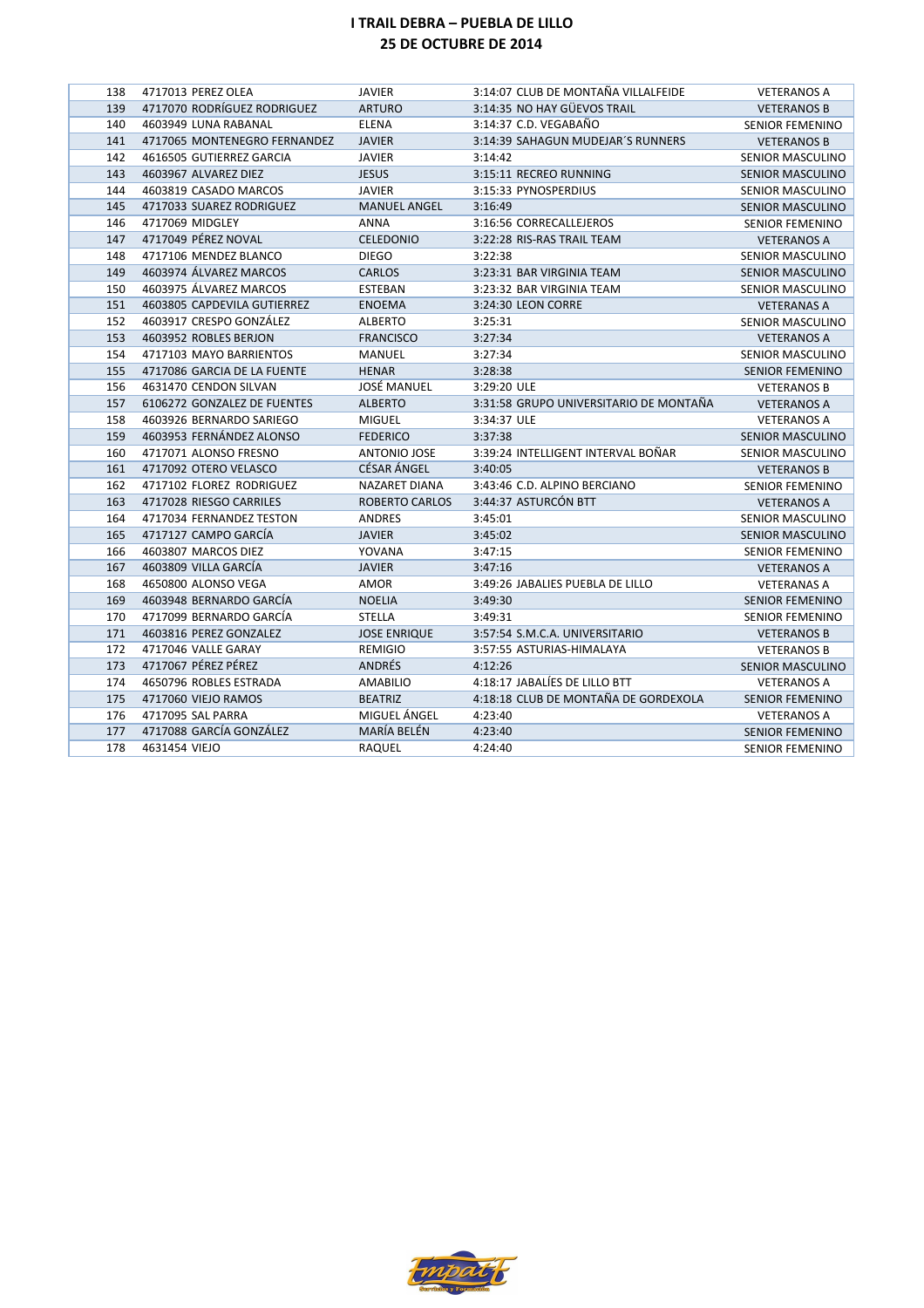|                  | <b>Puesto Apellidos</b>    | <b>Nombre</b>       | <b>Club</b><br><b>Meta</b>      | <b>CATEGORIA</b>        |
|------------------|----------------------------|---------------------|---------------------------------|-------------------------|
| $\mathbf{1}$     | <b>CAMPOS LANTARON</b>     | <b>RUBEN</b>        | 0:57:40 ASTURCÓN BTT            | <b>VETERANOS A</b>      |
| 2                | RODRIGUEZ BERNARDO         | <b>ANTONIO</b>      | 1:07:10 INTELLIGENT INTERVAL    | SENIOR MASCULINO        |
| 3                | DIAZ LOBO                  | <b>FRANCISCO</b>    | 1:09:01 CLUB ATLETISMO COLLANZO | <b>VETERANOS A</b>      |
| 4                | MENDEZ DIAZ                | MANUEL              | 1:15:20                         | <b>VETERANOS A</b>      |
| 5                | <b>SANTOS PARDO</b>        | GONZALO             | 1:15:24 CASARES EXTREME         | <b>VETERANOS B</b>      |
| 6                | <b>ENRÍQUEZ</b>            | <b>JORGE</b>        | 1:15:38                         | <b>SENIOR MASCULINO</b> |
| $\overline{7}$   | <b>LORENCES FERNANDEZ</b>  | <b>DAVID</b>        | 1:15:49                         | SENIOR MASCULINO        |
| 8                | CALDEVILLA DOMÍNGUEZ       | PABLO               | 1:19:34                         | SENIOR MASCULINO        |
| $\boldsymbol{9}$ | GARCÍA GARCÍA              | <b>HECTOR</b>       | 1:20:52 LEON CORRE              | SENIOR MASCULINO        |
|                  | PIRIS ZAMORA               |                     |                                 |                         |
| 10               |                            | <b>JOSE MIGUEL</b>  | 1:20:59                         | SENIOR MASCULINO        |
| 11               | <b>TEMPRANO ALONSO</b>     | <b>HÉCTOR</b>       | 1:21:10 PEÑAS DEL PRADO         | SENIOR MASCULINO        |
| 12               | CARRO LÓPEZ-CONTRERAS      | <b>JUAN</b>         | 1:21:12                         | SENIOR MASCULINO        |
| 13               | <b>GUTIERREZ BUENO</b>     | <b>MARTA</b>        | 1:21:25 LA BRUJULA              | SENIOR FEMENINO         |
| 14               | <b>PUENTE LOPEZ</b>        | <b>JAIRO</b>        | 1:21:33 CENADOR RUA NOVA        | SENIOR MASCULINO        |
| 15               | <b>ALVAREZ HUERGO</b>      | PELAYO              | 1:25:30 SIN CLUB                | <b>SENIOR MASCULINO</b> |
| 16               | SANTORO CASTILLO           | <b>RUTH</b>         | 1:27:39 LA BRUJULA              | <b>SENIOR FEMENINO</b>  |
| 17               | Fernandez                  | <b>TEODOMIRO</b>    | 1:42:28                         | SENIOR MASCULINO        |
| 18               | BERREZUETA ALVARADO        | <b>EDGAR</b>        | 1:34:18                         | <b>SENIOR MASCULINO</b> |
| 19               | <b>MARCOSICHI</b>          | ARIEL               | 1:34:53                         | SENIOR MASCULINO        |
| 20               | <b>COSIO GARCIA</b>        | SAUL                | 1:35:32 GM PICU FARIU           | <b>SENIOR MASCULINO</b> |
| 21               | <b>MENDO GORDILLO</b>      | <b>AVELINO</b>      | 1:35:40 C.D.ESPORTATE BIKILA    | <b>VETERANOS A</b>      |
| 22               | MENDO EXPÓSITO             | PABLO               | 1:35:41 C.D.ESPORTATE BIKILA    | <b>SENIOR MASCULINO</b> |
| 23               | <b>RODRIGUEZ GUERRA</b>    | <b>ANA CRISTINA</b> | 1:35:57                         | <b>SENIOR FEMENINO</b>  |
| 24               | <b>COBALLES DEL RIO</b>    | SORAYA              | 1:36:53                         | <b>VETERANAS A</b>      |
| 25               | PIEDRA GÓMEZ               | <b>JÓNATAN</b>      | 1:36:56                         | SENIOR MASCULINO        |
| 26               | VALLINA LOPEZ              | SALVADOR            | 1:37:01                         | <b>VETERANOS B</b>      |
| 27               | <b>GARCIA COQUE</b>        | <b>EVA MARIA</b>    | 1:37:01                         | <b>SENIOR FEMENINO</b>  |
| 28               | <b>GALLEGO MONTORO</b>     | SILVIA              | 1:37:02                         | <b>SENIOR FEMENINO</b>  |
| 29               | <b>FIDALGO RODRIGUEZ</b>   | <b>JUAN JESUS</b>   | 1:37:03                         | <b>VETERANOS A</b>      |
| 30               | <b>REGUILON URIARTE</b>    | <b>KEPA ENEKO</b>   | 1:37:21                         | <b>VETERANOS B</b>      |
| 31               | MENÉNDEZ MARTÍNEZ          | PEDRO               | 1:37:34                         | <b>VETERANOS B</b>      |
| 32               | GÓMEZ GARCÍA               | ANDREA              | 1:37:58 PEÑAS DEL PRADO         | <b>SENIOR FEMENINO</b>  |
| 33               | SALICIO UNZAGA             | <b>VIRGINIA</b>     | 1:38:14                         | <b>VETERANAS A</b>      |
| 34               | <b>CASTRILLO PERTEJO</b>   | RAQUEL              | 1:38:25                         | <b>SENIOR FEMENINO</b>  |
| 35               | <b>SANTOS PRIETO</b>       | <b>RAQUEL</b>       | 1:38:29 LOS REJOS               | <b>SENIOR FEMENINO</b>  |
| 36               | ALVAREZ LORENZO            | ALEJANDRO           | 1:38:31 MONTE DE FINDE          | SENIOR MASCULINO        |
| 37               | <b>MAYORA TORRE</b>        | <b>GERMÁN</b>       | 1:38:32                         | <b>VETERANOS B</b>      |
| 38               | <b>FERNANDEZ RODRIGUEZ</b> |                     |                                 |                         |
|                  |                            | RAQUEL              | 1:39:00                         | <b>SENIOR FEMENINO</b>  |
| 39               | <b>RUBIAL SAIZ</b>         | ANA                 | 1:39:37                         | <b>VETERANAS A</b>      |
| 40               | SANCHEZ COLLADO            | PILAR               | 1:39:41                         | <b>VETERANAS B</b>      |
| 41               | CASARES SUÁREZ             | MIGUEL ÁNGEL        | 1:39:56 CASARES EXTREME         | <b>VETERANOS B</b>      |
| 42               | <b>IGLESIAS RUMBO</b>      | <b>JOSE MANUEL</b>  | 1:40:49 INTELLIGENT INTERVAL    | VETERANOS A             |
| 43               | <b>FERNANDEZ SUAREZ</b>    | <b>IRENE</b>        | 1:41:21                         | <b>SENIOR FEMENINO</b>  |
| 44               | <b>HERNANDO GUTIERREZ</b>  | <b>JOSE MARIA</b>   | 1:41:53 RIS-RAS TRAIL TEAM      | <b>VETERANOS A</b>      |
| 45               | SASTRE PASTOR              | <b>MIGUEL</b>       | 1:41:53 RIS-RAS TRAIL TEAM      | <b>VETERANOS A</b>      |
| 46               | NORIEGA RASCON             | <b>CHRISTIAN</b>    | 1:43:19                         | SENIOR MASCULINO        |
| 47               | NORIEGA RASCON             | <b>ADRIAN</b>       | 1:43:20                         | SENIOR MASCULINO        |
| 48               | ALONSO MATA                | MARÍA               | 1:44:26                         | SENIOR FEMENINO         |
| 49               | YUGUERO FARPON             | <b>JORGE</b>        | 1:44:30 RIS-RAS TRAIL TEAM      | SENIOR MASCULINO        |
| 50               | <b>GARCIA PEREZ</b>        | <b>ENRIQUE</b>      | 1:44:38 BARAJON                 | SENIOR MASCULINO        |
| 51               | RODRIGUEZ PEREZ            | <b>RENE</b>         | 1:45:39                         | SENIOR MASCULINO        |
| 52               | ALVAREZ PRADA              | MANUEL              | 1:45:56                         | SENIOR MASCULINO        |
| 53               | <b>ALAEZ MONTILA</b>       | <b>CONCEPCION</b>   | 1:46:13 ATRAPAME SI PUEDES      | <b>VETERANAS B</b>      |
| 54               | SUSPERREGUI LESACA         | <b>JULEN</b>        | 1:46:13                         | <b>VETERANOS B</b>      |
| 55               | <b>REINARES TEN</b>        | <b>REYES</b>        | 1:46:14                         | <b>VETERANAS B</b>      |
| 56               | Dos SANTOS                 | <b>MIGUEL</b>       | 1:57:46                         | SENIOR MASCULINO        |
| 57               | <b>PRIETO</b>              | <b>NOELIA</b>       | 1:48:15                         | SENIOR FEMENINO         |
| 58               | <b>FERNANDEZ FERRERAS</b>  | <b>ESTHER</b>       | 1:48:15                         | <b>SENIOR FEMENINO</b>  |

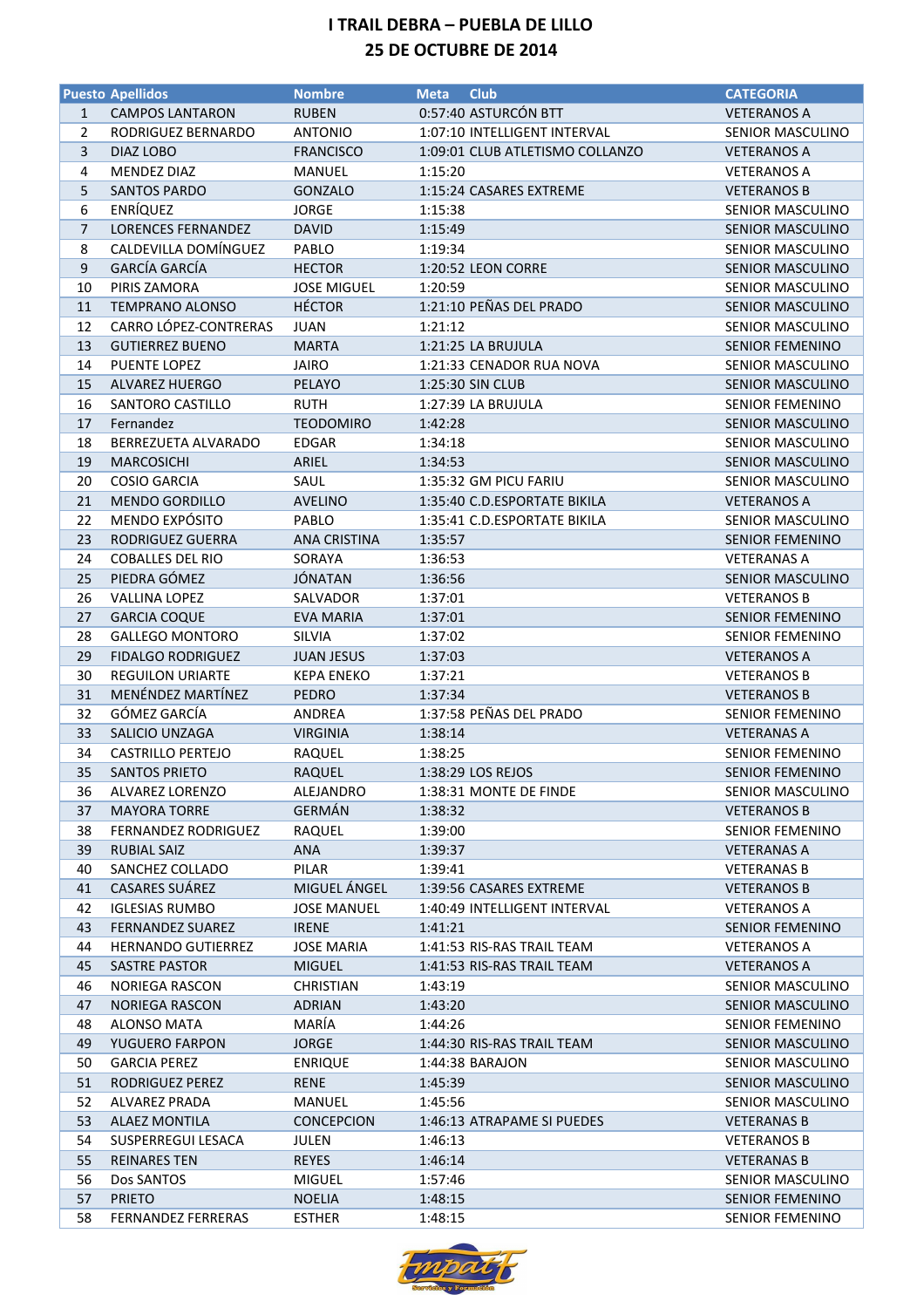| 59 | <b>ALONSO MATEOS</b>       | <b>NURIA</b>         | 1:49:14                                | <b>VETERANAS A</b>      |
|----|----------------------------|----------------------|----------------------------------------|-------------------------|
| 60 | FERNÁNDEZ FERRERO          | <b>ELENA</b>         | 1:49:20 LEON CORRE                     | <b>SENIOR FEMENINO</b>  |
| 61 | SÁNCHEZ INFANZÓN           | <b>MARIAN</b>        | 1:49:22                                | <b>VETERANAS A</b>      |
| 62 | <b>GARCÍA ALVAREZ</b>      | <b>JORGE</b>         | 1:50:54 CLUB MONTAÑA VILLALFEIDE       | <b>VETERANOS A</b>      |
| 63 | <b>ALONSO VIEJO</b>        | ANABEL               | 1:51:54                                | <b>SENIOR FEMENINO</b>  |
| 64 | <b>GARCIA GONZALEZ</b>     | <b>JOSE</b>          | 1:54:35 C.D. ABULENSE DE MONTAÑA ALMAN | <b>VETERANOS B</b>      |
| 65 | SOMOLINOS ALVAREZ          | <b>ANTONIO</b>       | 2:02:04 THE FOXTROT                    | <b>SENIOR MASCULINO</b> |
| 66 | <b>DIEZ</b>                | <b>SONIA</b>         | 2:04:25 PUERTO LAS SEÑALES             | <b>SENIOR FEMENINO</b>  |
| 67 | DIEZ VALBUENA              | <b>SANDRA</b>        | 2:04:26 PUERTO LAS SEÑALES             | <b>SENIOR FEMENINO</b>  |
| 68 | ALVAREZ GARCIA             | <b>ANA</b>           | 2:11:13 ASTURIAS-HIMALAYA              | <b>VETERANAS B</b>      |
| 69 | <b>FERNANDEZ FERNANDEZ</b> | <b>CARMEN</b>        | 2:11:13 ASTURIAS-HIMALAYA              | <b>VETERANAS B</b>      |
| 70 | SANTOS MARTINEZ            | SONIA                | 2:17:51                                | <b>SENIOR FEMENINO</b>  |
| 71 | <b>MARTINEZ RODRIGUEZ</b>  | <b>IMELDA</b>        | 2:18:01                                | <b>VETERANAS B</b>      |
| 72 | <b>VIEJO LIEBANA</b>       | <b>MARIA ARANCHA</b> | 2:20:27                                | <b>SENIOR FEMENINO</b>  |
| 73 | <b>CUEVA ESTRADA</b>       | <b>PEDRO</b>         | 3:02:13                                | <b>VETERANOS B</b>      |
| 74 | <b>CARRO LOPEZ</b>         | <b>CONTRERAS</b>     | 3:10:04                                | SENIOR MASCULINO        |
| 75 | RODRIGUEZ ALVAREZ          | <b>JOSE RAMON</b>    | 3:19:16                                | <b>VETERANAS B</b>      |
| 76 | <b>MODINO MARTINEZ</b>     | MANUEL               | 3:19:17                                | <b>VETERANAS B</b>      |
| 77 | <b>CARRO HURTADO</b>       | <b>JORGE</b>         | 3:10:03                                | <b>VETERANOS B</b>      |
| 78 | <b>ARIAS FERNANDEZ</b>     | <b>MERCEDES</b>      | 3:37:39                                | <b>VETERANAS B</b>      |

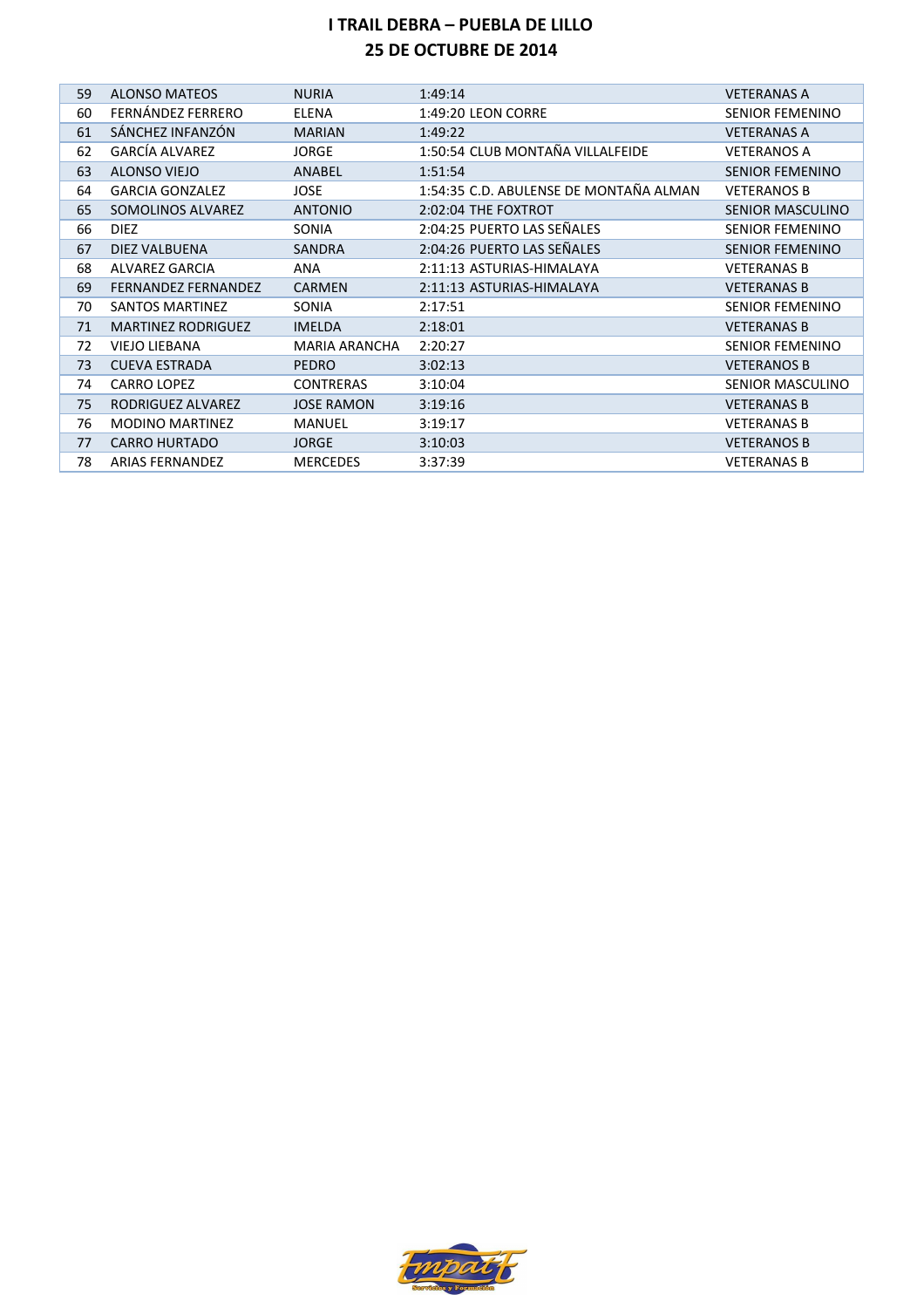| <b>Puesto</b> | <b>Apellidos</b>                      | <b>Nombre</b>         | <b>Meta</b> | <b>Club</b>                       | Categoría                 |
|---------------|---------------------------------------|-----------------------|-------------|-----------------------------------|---------------------------|
|               | 1 FERNANDEZ MEDIAVILLA                | <b>MANUEL</b>         |             | 0:47:26 CLUB NATACION LEON        | PROM MASC.                |
|               | 2 RODRÍGUEZ GUERRA                    | JOSÉ                  | 0:57:58     |                                   | PROM MASC.                |
|               | 3 PEREZ MARCOS                        | <b>RODRIGO</b>        |             | 1:07:14 LA BRUJULA                | PROM MASC.                |
|               | 4 MENENDEZ-SAMPIL TRESENS             | <b>VÍCTOR</b>         |             | 1:07:46 G. ENSINLUZ CABRANES      | <b>VETERANOS B</b>        |
|               | 5 SUAREZ RAMIREZ                      | <b>ESTELA</b>         |             | 1:09:12 YES WE RUN                | SENIOR FEM.               |
|               | <b>6 PRADA GARCIA</b>                 | <b>LUCAS</b>          |             | 1:10:00 FPM EXTREME               | Peque Maripo              |
|               | 7 PIRIS ZAMORA                        | <b>MARCOS</b>         | 1:11:30     |                                   | <b>SENIOR MASC</b>        |
|               | 8 BRAHIM                              | <b>OTHMAN</b>         |             | 1:11:57 AVIENTU                   | PROM MASC.                |
|               | 9 ANDRÉS RODRIGUEZ                    | <b>EVA</b>            |             | 1:16:40 RUNNINGBOÑAR              | PROM. FEM                 |
|               | 10 ALVAREZ-CANAL BRAVO                | <b>DIEGO</b>          | 1:21:43     |                                   | Peque Maripo              |
|               | 11 FIERRO GARCIA                      | LAURA                 |             | 1:23:42 INTELLIGENT INTERVAL      | PROM. FEM                 |
|               | 12 DE LAS HERAS IGLESIAS              | <b>ROCIO</b>          | 1:25:21     |                                   | Peque Maripo              |
|               | 13 FERNANDEZ BILBAO                   | <b>SARA</b>           |             | 1:25:22 TRIMINEITORS              | Peque Maripo              |
|               | 14 FERNANDEZ BILBAO                   | <b>DAVID</b>          |             | 1:25:23 TRIMINEITORS              | Peque Maripo              |
|               | 15 FERNÁNDEZ SUÁREZ                   | <b>GUSTAVO</b>        | 1:28:28     |                                   | Peque Maripo              |
|               | 16 DE LAS HERAS IGLESIAS              | CAYETANA              | 1:28:37     |                                   | Peque Maripo              |
|               | 17 ALVAREZ-CANAL BRAVO                | <b>PEDRO</b>          | 1:48:52     |                                   | Peque Maripo              |
|               | 18 DE LAS HERAS IGLESIAS              | COVADONGA             | 1:49:10     |                                   | Peque Maripo              |
|               | <b>19 CASARES LLAMAZARES</b>          | <b>SILVIA</b>         |             | 1:50:02 SPRINT                    | Peque Maripo              |
|               | 20 CUÉ CEREZO                         | MARIA JOSÉ            |             | 1:50:23 LOS ENGARMAOS             | Andarines                 |
|               | 21 TEJERO IGLESIAS                    | <b>JAIME</b>          | 1:51:02     |                                   | Peque Maripo              |
|               | 22 ASTIARRAGA GARCIA                  | <b>DAVID</b>          | 1:51:38     |                                   | Andarines                 |
|               | 23 ALVAREZ CUERVO                     | BÁRBARA               |             | 1:57:51 DEBRA ASTURCÓN            | Andarines                 |
|               | 24 MORO SANTOS                        | MARIA JESÚS           | 1:59:26     |                                   | Andarines                 |
|               | 25 COSTA CAAMAÑO                      | <b>MARI LUZ</b>       | 2:00:20     |                                   | Andarines                 |
|               | 26 ALVAREZ RABANILLO                  | <b>IGNACIO</b>        | 2:03:24     |                                   | Peque Maripo              |
|               | 27 SANCHEZ                            | PEDRO VICENTE         | 2:04:56     |                                   | Andarines                 |
|               | 28 RODRIGUEZ DIAZ                     | CHARO                 |             | 2:07:02 CLUB BAJARON              | Andarines                 |
|               | 29 GONZÁLEZ RODRÍGUEZ                 | <b>ESTER</b>          | 2:07:04     |                                   | Andarines                 |
|               | 30 LLAMAZARES DIEZ                    | <b>ROSA</b>           | 2:07:21     |                                   | Andarines                 |
|               | 31 GARCIA FERNANDEZ                   | <b>HELEN</b>          | 2:07:25     |                                   | Peque Maripo              |
|               | <b>32 VEGA QUINTANILLA</b>            | <b>VÍCTOR</b>         | 2:10:40     |                                   | Peque Maripo              |
|               | 33 FERNANDEZ BERCIANOS                | <b>AITOR</b>          | 2:10:44     |                                   | <b>SENIOR MASC</b>        |
|               | 34 BERCIANOS BLANCO                   | <b>ELVIRA</b>         | 2:10:44     |                                   | <b>VETERANAS A</b>        |
|               | 35 FERNANDEZ RODRIGUEZ                | <b>IRENE</b>          |             |                                   |                           |
|               | 36 FERNÁNDEZ SUÁREZ                   | <b>HÉCTOR</b>         | 2:12:12     | 2:11:47 PUEBLA DE LILLO           | Peque Maripo              |
|               |                                       |                       |             |                                   | Peque Maripo              |
|               | 37 GARCIA RELLAN<br>38 CUEVAS SALDAÑA | <b>CRISTINA</b>       |             | 2:12:21 ESPIRITU MATARROSINO      | Andarines                 |
|               | 39 MOSQUERA GONZALEZ                  | <b>MARIA</b><br>ALBA  | 2:16:57     | 2:15:29 SAHAGUN MUDEJAR'S RUNNERS | Andarines<br>Peque Maripo |
|               | 40 GARCÍA FERNÁNDEZ                   |                       |             |                                   |                           |
|               | <b>41 PEREZ DOMINGUEZ</b>             | <b>HENAR</b>          | 2:17:53     |                                   | Peque Maripo              |
|               |                                       | <b>MARTA</b>          |             | 2:19:00 ESPIRITU MATARROSINO      | Andarines                 |
|               | <b>42 OVALLE TORRES</b>               | <b>MIRIAN</b>         |             | 2:19:01 ESPIRITU MATARROSINO      | Andarines                 |
|               | 43 GARCIA MARTINEZ                    | <b>MARIA GEMA</b>     | 2:19:03     |                                   | Andarines                 |
|               | 44 ALVAREZ GUISASOLA                  | <b>JOSE LUIS</b>      |             | 2:19:17 C.D. PEÑA RUBIA           | Andarines                 |
|               | 45 CASARES HERNÁNDEZ                  | <b>JAVIER</b>         | 2:19:19     |                                   | Andarines                 |
|               | 46 RODRÍGUEZ IGUAL                    | SANDRA                | 2:19:30     |                                   | Andarines                 |
|               | 47 CUETOS PACHECO                     | <b>GEMA</b>           | 2:19:30     |                                   | Andarines                 |
|               | <b>48 PADILLA URREA</b>               | <b>VERONICA</b>       | 2:19:31     |                                   | Andarines                 |
|               | 49 CARBAJO FARTO                      | MARÍA                 | 2:20:18     |                                   | Andarines                 |
|               | 50 ROBLES SILVA                       | ESPERANZA             | 2:20:20     |                                   | Andarines                 |
|               | 51 ROBLES SILVA                       | <b>MARIA JOSE</b>     | 2:20:58     |                                   | Andarines                 |
|               | 52 GARCIA GOMEZ                       | LUIS ALFONSO          | 2:20:59     |                                   | Andarines                 |
|               | 53 ROBLES SILVA                       | <b>ANA ISABEL</b>     | 2:20:59     |                                   | Andarines                 |
|               | 54 LÓPEZ CARREÑO                      | <b>ANTONIO JAVIER</b> | 2:22:54     |                                   | Andarines                 |
|               | 55 MOSQUERA ALVAREZ                   | <b>ANTONIO</b>        | 2:24:14     |                                   | Andarines                 |

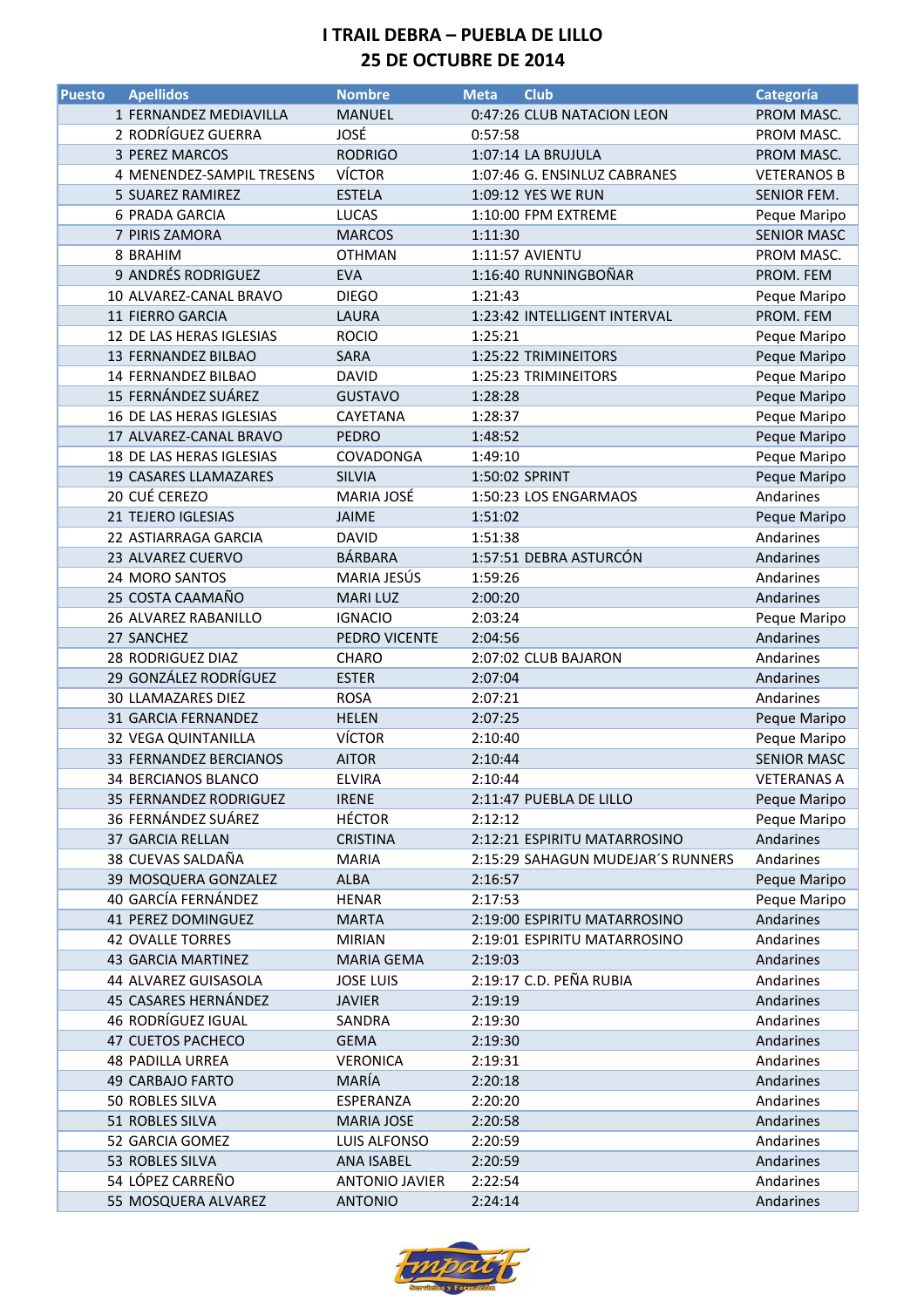| 56 ALLEN FRAGA                   | <b>FERNANDO</b>     | 2:25:03                          | <b>VETERANOS A</b> |
|----------------------------------|---------------------|----------------------------------|--------------------|
| <b>57 VIEJO LIEBANA</b>          | <b>BELEN</b>        | 2:31:10                          | Andarines          |
| <b>58 BAYON MIRANTES</b>         | <b>LIDIA</b>        | 2:31:11                          | Andarines          |
| 59 PUENTE ASENJO7                | LORENA              | 2:31:11                          | Andarines          |
| <b>60 TEJERO DEL RIO</b>         | <b>SANTIAGO</b>     | 2:32:06                          | Andarines          |
| 61 GORDO MARTÍN                  | <b>MIA</b>          | 2:32:10                          | Peque Maripo       |
| 62 ÁLVAREZ MERIDEÑO              | <b>DIEGO</b>        | 2:56:29                          | Peque Maripo       |
| 63 MERIDEÑO BONAFONTE            | <b>EVA MARIA</b>    | 2:56:34 GRUPO SENDERISMO BUFARAN | Andarines          |
| <b>64 CASARES LLAMAZARES</b>     | <b>BEATRIZ</b>      | 3:05:25                          | Peque Maripo       |
| 65 BERCIANOS GARCÍA              | INÉS                | 3:05:26 C.D. PEÑA RUBIA          | Andarines          |
| 66 MUÑOZ DOYAGUE                 | <b>MARIA FELISA</b> | 3:10:51                          | Andarines          |
| 67 GORDO MARTÍN                  | <b>YIYI</b>         | 3:37:40                          | Peque Maripo       |
| <b>68 LOPEZ-FREIRE RODRIGUEZ</b> | <b>PAULA</b>        | 3:37:42                          | Peque Maripo       |
| 69 SEVILLANO GONZALEZ            | <b>CAMINO</b>       | 3:37:50 C.D. UNIVERSIDAD DE LEÓN | <b>VETERANAS A</b> |
| <b>70 GRENE SEVILLANO</b>        | <b>LUCAS</b>        | 3:37:52                          | PROM MASC.         |
| 71 DE LA PARTE PASCUAL           | M JESÚS             | 3:38:27 SIN CLUB                 | Andarines          |
| 72 LÓPEZ-CONTRERAS               | M.PAZ               | 3:38:29                          | Andarines          |
| 73 QUIROGA FLOREZ                | <b>TERESA</b>       | 3:38:30                          | Andarines          |

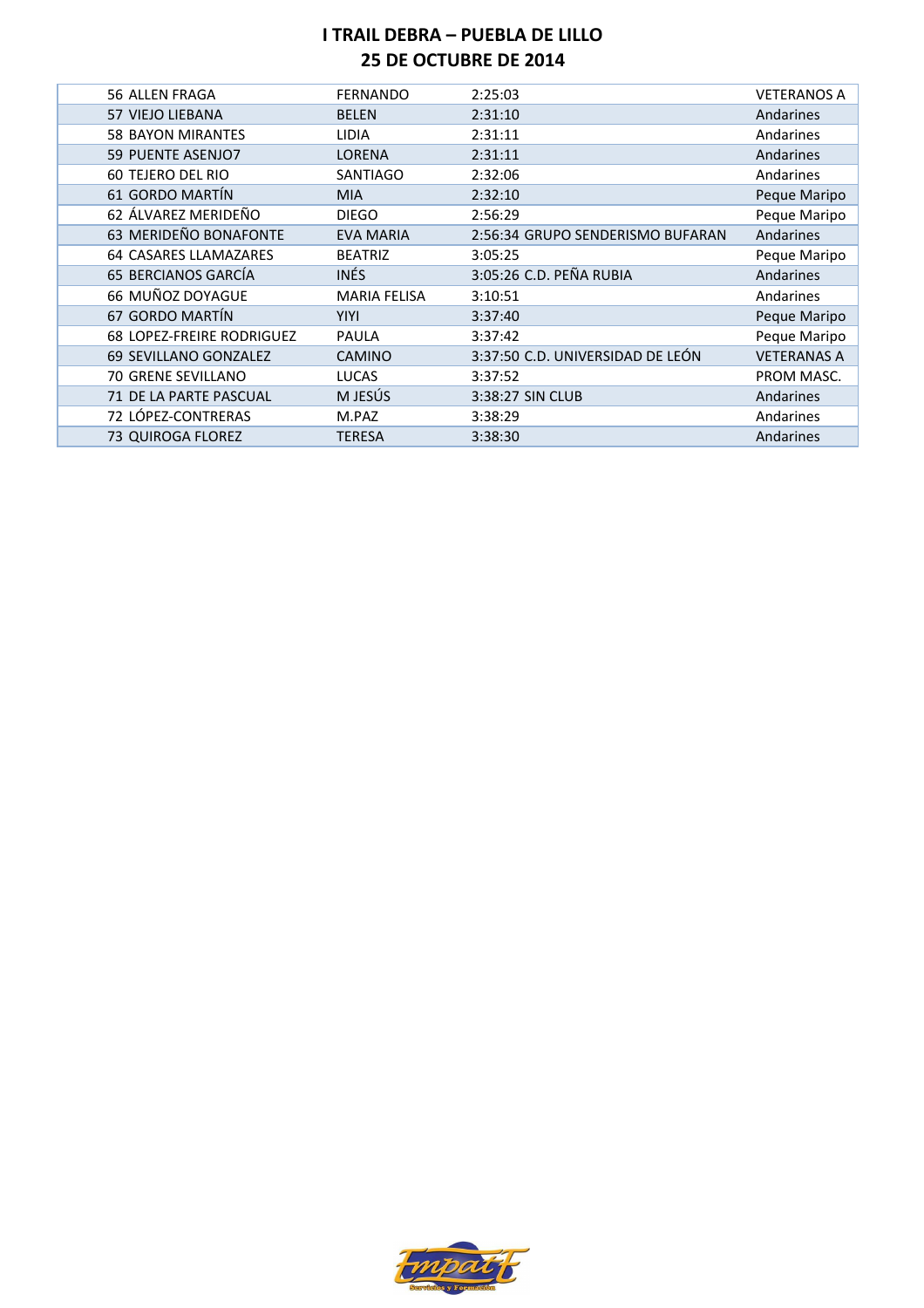|                | Trail x Debra - Recorrido A1<br>Resultados provisionales |    | sáb 25/10/2014 19:52<br>OE2010 © Stephan Krämer SportSoftware 2014 | Página 1           |
|----------------|----------------------------------------------------------|----|--------------------------------------------------------------------|--------------------|
| <b>OS</b>      | rsal Nombre                                              |    | N Club                                                             | Tiempo             |
|                |                                                          |    |                                                                    |                    |
|                | SENIOR FEMENINO (21/4 Actualizado: 19:51                 |    |                                                                    |                    |
| 1              | 108 HENAR PÉREZ GONZALEZ                                 |    | 83 INTELLIGENT INTERVAL                                            | 2:20:19            |
| $\overline{2}$ | 112 LUCIA FERNÁNDEZ MATILL                               |    | 76 AVIENTU                                                         | 2:23:58            |
| 3              | 24 MARTA LAIZ RODRÍGUEZ<br>101 IRIS SALAS MARTINEZ       |    | 72 TORBOLIN                                                        | 2:28:07            |
| 4<br>5         | 55 CRISTINA MIRANDA CASTA                                |    | 86 LEON CORRE<br>82 GM REINOASTUR                                  | 2:28:09<br>2:32:24 |
| 6              | 106 CRISTINA FOLGADO GALA                                | 86 |                                                                    | 2:32:44            |
| $\overline{7}$ | 45 LAURA DE LA RIVA CORTIN                               | 82 |                                                                    | 2:40:38            |
| 8              | 111 CARLA RODRIGUEZ PARD                                 | 85 |                                                                    | 2:50:00            |
| 9              | 90 NATALIA GARCÍA BENÉITEZ                               |    | 81 LEON CORRE                                                      | 2:56:42            |
| 10             | 68 VANESSA GARCIA FERNAN                                 |    | 83 JABALÍES DE LILLO BTT                                           | 3:11:47            |
| 11             | 172 ARANTXA MARTÍNEZ GIL                                 |    | 76 SAHAGUN MUDEJAR'S RUNNERS                                       | 3:13:14            |
| 12             | 89 ELENA LUNA RABANAL                                    |    | 74 C.D. VEGABAÑO                                                   | 3:14:37            |
| 13             | 201 ANNA MIDGLEY                                         | 82 | <b>CORRECALLEJEROS</b>                                             | 3:16:56            |
| 14             | 214 HENAR GARCIA DE LA FUE                               | 89 |                                                                    | 3:28:38            |
| 15             | 234 NAZARET DIANA FLOREZ                                 | 81 | <b>C.D. ALPINO BERCIANO</b>                                        | 3:43:46            |
| 16             | 134 YOVANA MARCOS DIEZ                                   | 74 |                                                                    | 3:47:15            |
| 17             | 88 NOELIA BERNARDO GARCÍ                                 | 86 |                                                                    | 3:49:30            |
| 18             | 231 STELLA BERNARDO GARC                                 | 86 | 75 CLUB DE MONTAÑA DE GORDEX                                       | 3:49:31            |
| 19<br>20       | 192 BEATRIZ VIEJO RAMOS<br>218 MARÍA BELÉN GARCÍA GON    | 79 |                                                                    | 4:18:18<br>4:23:40 |
| 21             | 270 RAQUEL VIEJO                                         | 77 |                                                                    | 4:24:40            |
|                |                                                          |    |                                                                    |                    |
|                | SENIOR MASCULINO (10 Actualizado: 19:51                  |    |                                                                    |                    |
| 1              | 30 DAVID LIMA GUTIERREZ                                  |    | 74 PEÑA SANTA                                                      | 1:48:45            |
| 2              | 79 JESUS ALONSO CASTAÑO                                  |    | 75 INDEPENDIENTE                                                   | 1:49:50            |
| 3              | 53 JOSE MANUEL RODRIGUE                                  |    | 81 LOS REJOS                                                       | 1:50:58            |
| 4              | 154 LORENZO VALLEJERA OR                                 |    | 77 LA ESCALERILLA                                                  | 1:51:23            |
| 5              | 215 CARLOS BRAVO CONDE                                   |    | 83 LOS PONJALES                                                    | 1:51:32            |
| 6              | 205 PABLO TEJERINA ARIAS                                 |    | 88 LOTERIAS Nº1 JAVIER CIÑERA                                      | 1:56:05            |
| 7              | 224 ANGEL VEGA ALVAREZ<br>6 CARLOS TESTERA GONZÁ         |    | 86 INDEPENDIENTE<br>79 INDEPENDIENTE                               | 1:56:17<br>1:58:39 |
| 8<br>$9\,$     | <b>33 CARLOS JIROUT TELENTI</b>                          |    | 90 ACADEMIA CIVIL-CNSO                                             | 1:58:56            |
| 10             | <b>129 JESUS ZAPICO RICAURTE</b>                         |    | 83 EM. REINOASTUR                                                  | 2:01:34            |
| 11             | <b>171 BORJA CUENDIAS ALVARE</b>                         | 82 |                                                                    | 2:02:00            |
| 12             | 190 FERNANDO CORDERO R                                   |    | <b>76 GM REINOASTUR</b>                                            | 2:02:03            |
| 13             | 113 GONZALO CAÑÓN SALGAD                                 |    | 81 XENTE CORRENDERA                                                | 2:03:27            |
| 14             | 252 RAÚL MARCOS ALONSO G                                 | 85 |                                                                    | 2:04:09            |
| 15             | 18 ANTONIO JOSÉ PARRA GA                                 |    | 79 ASTURCÓN BTT                                                    | 2:05:04            |
| 16             | 128 JONAY PEREZ DIAZ                                     |    | 75 LA BRUJULA                                                      | 2:06:04            |
| 17             | 273 AFONSO NORIEGA                                       |    | 75 LA BRUJULA<br>82 LA BRUJULA<br>88 CENADOR RUA NOVA              | 2:06:51            |
| 18             | 277 SERGIO ALONSO LOPEZ                                  |    |                                                                    | 2:07:00            |
| 19             | 138 JOSÉ MANUEL RODRÍGUE                                 |    |                                                                    | 2:08:01            |
| 20<br>21       | 249 JOSE ARSENIO ALVAREZ<br>141 CARLOS GARCIA ALVAREZ    | 87 | 82 INDEPENDIENTE                                                   | 2:09:41<br>2:10:09 |
| 22             | 160 JESÚS ANGEL RUBIAL SAIZ                              |    | 75 LEON CORRE                                                      | 2:12:42            |
| 23             | 9 OSCAR DEL FERRERO G                                    | 86 |                                                                    | 2:13:59            |
| 24             | 26 JOSE MANUEL ALVAREZ V                                 |    | 82 INDEPENDIENTE                                                   | 2:14:41            |
| 25             | <b>165 FELIX VALLADARES CORR</b>                         | 79 |                                                                    | 2:14:52            |
| 26             | 227 DANIEL CALZADO VIGIL                                 |    | 81 FRANTRAINER                                                     | 2:15:51            |
| 27             | 8 JAVIER DEL FERRERO GO                                  | 94 |                                                                    | 2:16:18            |
| 28             | 135 PEDRO RIESCO TEJEIRO                                 | 74 |                                                                    | 2:16:34            |
| 29             | 242 RUBEN MAYO DOMINGUEZ                                 |    | 80 CENADOR RUA NOVA                                                | 2:16:50            |
| 30             | 196 DANIEL ÁLVAREZ VELADO                                | 93 |                                                                    | 2:17:50            |
| 31             | 229 FRANCISCO BADIOLA GON                                | 85 |                                                                    | 2:18:44            |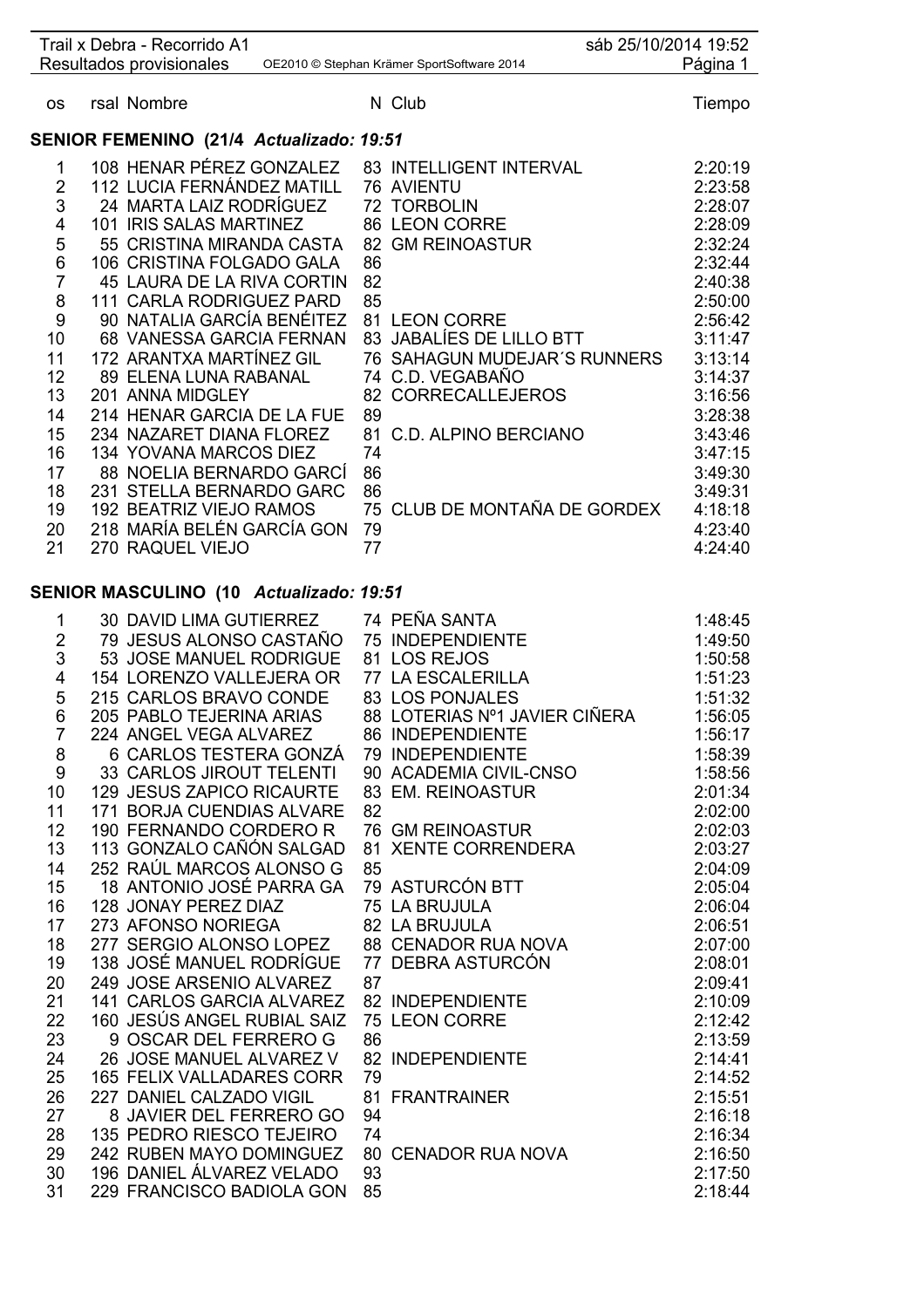|           | Trail x Debra - Recorrido A1                            |          |                                            | sáb 25/10/2014 19:52 |                    |
|-----------|---------------------------------------------------------|----------|--------------------------------------------|----------------------|--------------------|
|           | Resultados provisionales                                |          | OE2010 © Stephan Krämer SportSoftware 2014 |                      | Página 2           |
| <b>OS</b> | rsal Nombre                                             |          | N Club                                     |                      | Tiempo             |
|           | SENIOR MASCULINO (10 Actualizado: 19:51                 |          |                                            |                      | (cont.)            |
| 32        | 244 JUAN RAMON SIMON FERR                               |          | 81 LEONCORRE                               |                      | 2:19:26            |
| 33        | 44 IVAN ESPINA GOMEZ                                    | 79       |                                            |                      | 2:19:56            |
| 34        | 206 OSCAR FERNANDEZ PINO                                |          | 80 ACADEMIA CIVIL-CNSO                     |                      | 2:20:12            |
| 35        | 136 OLIVER DIAZ FERNANDEZ                               |          | 77 GM REINOASTUR                           |                      | 2:20:29            |
| 36        | 99 ENRIQUE ALONSO CASTA                                 |          | 74 INDEPENDIENTE                           |                      | 2:20:35            |
| 37        | 7 PABLO MODROÑO MOREN                                   | 81       |                                            |                      | 2:23:38            |
| 38        | 25 LUIS DURANY GONZÁLEZ                                 | 93       |                                            |                      | 2:26:47            |
| 39        | 103 JUAN ANTONIO PARDAL C                               |          | 83 CLUB DEPORTIVO FUSION                   |                      | 2:27:44            |
| 40        | 131 ROGELIO GARCIA IGLESIA                              | 64       |                                            |                      | 2:27:53            |
| 41        | 233 PABLO VAZQUEZ VALDES                                | 82       |                                            |                      | 2:28:42            |
| 42        | 150 PABLO ESTEBAN AREVAL                                |          | 79 ASTURCÓN BTT                            |                      | 2:30:40            |
| 43        | <b>34 CESAR BARRIALES</b>                               |          | 75 LEON CORRE                              |                      | 2:32:00            |
| 44        | 159 PEDRO GONZALEZ CASTR                                |          | 76 MONTAÑITOS                              |                      | 2:32:38            |
| 45        | 123 JUAN GIL RUIZ                                       | 79       | <b>DRINK TEAM</b>                          |                      | 2:32:42            |
| 46        | 220 ISAAC ANEL MARTIN-GRANI                             | 74       |                                            |                      | 2:35:01            |
| 47        | 212 JOSE MARIA DIAZ SOLIS                               | 77       |                                            |                      | 2:35:07            |
| 48        | 133 ANTONIO LOPEZ ALVAREZ                               | 80       |                                            |                      | 2:35:20            |
| 49        | 28 FLORENTINO GARCIA CEÑ                                | 77       |                                            |                      | 2:35:36            |
| 50        | 127 JORGE DIAZ PIÑEIRO                                  |          | <b>88 LA BRUJULA</b>                       |                      | 2:35:38            |
| 51        | 51 EDUARDO RASCÓN DACU                                  | 77       | <b>INTELLIGENT INTERVAL</b>                |                      | 2:36:50            |
| 52        | 19 CÉSAR BARREALES CAST                                 | 86       |                                            |                      | 2:36:51            |
| 53        | 21 BORJA MARTÍNEZ PIQUER                                | 78       |                                            |                      | 2:36:55            |
| 54        | 213 HECTOR GARCIA DE LA FU                              |          | 85 C.D. UNIVERSIDAD DE LEÓN                |                      | 2:38:51            |
| 55        | 158 JUAN MANUEL AVELLO PE                               |          | 74 UNIVERSIDAD DE OVEIDO                   |                      | 2:39:18            |
| 56        | 211 DIEGO MUNIZ GONZALEZ M                              | 82       |                                            |                      | 2:39:53            |
| 57        | 12 ANGEL DEL FERRERO GO                                 |          | 85 INDEPENDIENTE                           |                      | 2:40:00            |
| 58<br>59  | 65 JOSE ANTONIO MOSQUER<br>119 JAIME RUEDA PEREZ        |          | 74 GRUPO CICLISTA ENSIDESA<br>81 NO CLUB   |                      | 2:40:04<br>2:40:58 |
| 60        | 47 SERGIO MARTINEZ SUARE                                |          | 92 ESPARTAL SPORT CENTER                   |                      | 2:41:24            |
| 61        | 29 ALEJANDRO OLIVERA RO                                 |          | 77 SLAC                                    |                      | 2:41:41            |
| 61        | 13 JOSE IGNACIO ROBLA BLA 75 SYNCROBIKE                 |          |                                            |                      | 2:41:41            |
| 63        | 98 SAUL GIL DOMINGUEZ                                   | 81       |                                            |                      | 2:42:40            |
| 64        | 148 IVÁN CAMPOS DE CELA                                 |          | 79 LEON CORRE                              |                      | 2:42:41            |
| 65        | 260 ÓSCAR BAYON GONZÁLEZ                                |          | 74 LEONCORRE                               |                      | 2:42:44            |
| 66        | 4 JOSE ANTONIO ALONSO Q                                 | 77       |                                            |                      | 2:45:02            |
| 67        | 22 DIEGO GARCÍA GARCÍA                                  |          | 79 G.M. MOSCÓN                             |                      | 2:46:17            |
| 68        | 46 FERNANDO GÓMEZ ACEV                                  |          | 88 C.D. VEGABAÑO                           |                      | 2:46:50            |
| 69        | 69 IVAN DIAZ CARDO                                      |          | 81 JABALÍES DE LILLO BTT                   |                      | 2:46:54            |
| 70        | 174 CARLOS MORAN ALVAREZ                                |          | 79 LOS REJOS                               |                      | 2:47:02            |
| 71        | 236 CRISTIAN GARCIA PRIETO                              | 84       |                                            |                      | 2:47:26            |
| 72        | 209 MIGUEL ÁNGEL GONZÁLEZ                               | 84       |                                            |                      | 2:47:29            |
| 73        | 10 FRANCISCO IGLESIAS HER                               | 71       |                                            |                      | 2:47:36            |
| 74        | 251 MANUEL GUEREÑU PANER                                | 93       |                                            |                      | 2:51:05            |
| 75        | 255 JAVIER PÉREZ                                        | 80       |                                            |                      | 2:52:46            |
| 76        | 57 SALUSTIANO GARCIA ALO                                |          | <b>78 INDEPENDIENTE</b>                    |                      | 2:54:12            |
| 77        | 240 JAIRO MERINO DE LA FUE                              | 85       |                                            |                      | 2:55:05            |
| 78<br>79  | <b>39 VICTOR RABANAL MARTIN</b><br>107 IVAN HERAS PEREZ | 78<br>88 |                                            |                      | 2:55:07<br>2:55:20 |
| 80        | 276 JAVIER CASARES MAGAZ                                | 89       |                                            |                      | 2:57:57            |
| 81        | 267 IGNACIO DEL VAL IZQUIER                             |          | 81 MONTAÑEROS BURGALESES                   |                      | 2:58:09            |
| 82        | <b>193 ENRIQUE HERN PALACIOS</b>                        | 81       | <b>INDEPENDIENTE</b>                       |                      | 3:02:30            |
| 83        | 246 PABLO GONZÁLEZ GARCÍA                               |          | 92 FRANTRAINER                             |                      | 3:02:42            |
| 84        | 259 JESÚS ANTONIO OCHOA E                               | 93       |                                            |                      | 3:06:20            |
| 85        | 264 MARCOS ALBA SARIEGO                                 |          | 86 INDEPENDIENTE                           |                      | 3:08:07            |
| 86        | <b>15 RAUL RIONDA BENITO</b>                            | 76       |                                            |                      | 3:09:18            |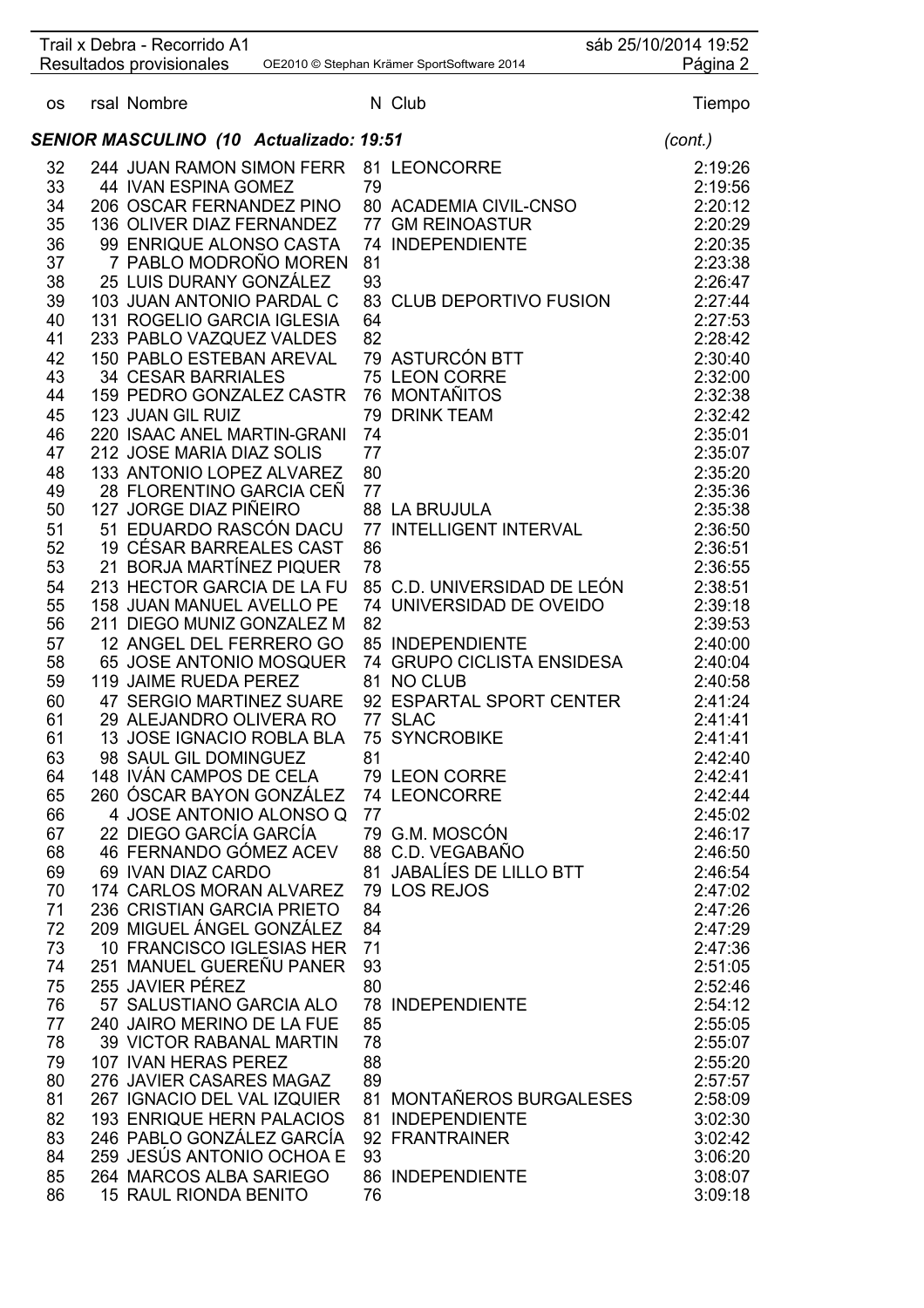|                     | Trail x Debra - Recorrido A1                            |    |                                            | sáb 25/10/2014 19:52 |
|---------------------|---------------------------------------------------------|----|--------------------------------------------|----------------------|
|                     | Resultados provisionales                                |    | OE2010 © Stephan Krämer SportSoftware 2014 | Página 3             |
| <b>OS</b>           | rsal Nombre                                             |    | N Club                                     | Tiempo               |
|                     | <b>SENIOR MASCULINO (10 Actualizado: 19:51</b>          |    |                                            | (cont.)              |
| 87                  | 198 MIGUEL GARCIA PRIETO                                |    | 75 NO HAY GÜEVOS TRAIL                     | 3:09:44              |
| 88                  | 241 CESAR SERRANO RIVERO                                |    | <b>75 LOS PONJALES</b>                     | 3:09:46              |
| 89                  | <b>11 JAVIER GUTIERREZ GARCI</b>                        | 81 |                                            | 3:14:42              |
| 90                  | 78 JESUS ALVAREZ DIEZ                                   |    | 79 RECREO RUNNING                          | 3:15:11              |
| 91                  | 122 JAVIER CASADO MARCOS                                |    | <b>77 PYNOSPERDIUS</b>                     | 3:15:33              |
| 92                  | 166 MANUEL ANGEL SUAREZ R                               | 77 |                                            | 3:16:49              |
| 93                  | 239 DIEGO MENDEZ BLANCO                                 | 82 |                                            | 3:22:38              |
| 94                  | 71 CARLOS ÁLVAREZ MARCO                                 |    | 80 BAR VIRGINIA TEAM                       | 3:23:31              |
| 95                  | 70 ESTEBAN ÁLVAREZ MARC                                 |    | 74 BAR VIRGINIA TEAM                       | 3:23:32              |
| 96                  | 41 ALBERTO CRESPO GONZ                                  | 87 |                                            | 3:25:31              |
| 97                  | 235 MANUEL MAYO BARRIENT                                | 82 |                                            | 3:27:34              |
| 98                  | 93 FEDERICO FERNÁNDEZ AL                                | 80 |                                            | 3:37:38              |
| 99                  | 203 ANTONIO JOSE ALONSO F                               |    | 79 INTELLIGENT INTERVAL BOÑAR              | 3:39:24              |
| 100                 | 167 ANDRES FERNANDEZ TES                                | 83 |                                            | 3:45:01              |
| 101                 | 248 JAVIER CAMPO GARCÍA                                 | 76 |                                            | 3:45:02              |
| 102                 | 199 ANDRÉS PÉREZ PÉREZ                                  | 74 |                                            | 4:12:26              |
|                     | VETERANAS A (4/13) Actualizado: 19:51                   |    |                                            |                      |
|                     |                                                         |    |                                            |                      |
| 1                   | 62 BEATRIZ DIEZ FERNANDEZ                               | 72 | 73 CLUB DE MONTAÑA VILLALFEIDE             | 2:58:53              |
| $\overline{2}$<br>3 | 146 SARA GONZALEZ LOPEZ<br>137 ENOEMA CAPDEVILA GUTI    |    | 72 LEON CORRE                              | 3:14:06<br>3:24:30   |
| 4                   | 139 AMOR ALONSO VEGA                                    |    | 65 JABALIES PUEBLA DE LILLO                | 3:49:26              |
|                     |                                                         |    |                                            |                      |
|                     | VETERANAS B (1/8) Actualizado: 19:51                    |    |                                            |                      |
| $1 \quad$           | 140 ANA ISABEL TASCON HUE 64 LEON CORRE                 |    |                                            | 2:32:43              |
|                     |                                                         |    |                                            |                      |
|                     | VETERANOS A (31/43) Actualizado: 19:51                  |    |                                            |                      |
|                     | 1 221 JESUS ANGEL MACHO LAS 69 NEVADA                   |    |                                            | 1:50:42              |
| 2                   | 118 CARLOS GUERRERO HOL                                 |    | 67 LOTERIAS Nº1 JAVIER CIÑERA              | 2:05:49              |
| 3                   | 208 JUAN CARLOS DIEZ REYE                               |    | 72 LOS REJOS                               | 2:10:09              |
| 4                   | 104 FERMIN ARIAS MARTINEZ                               |    | 69 TELENO TEAM (CLUB DE MONTAÑ             | 2:10:11              |
| 5                   | 254 JAVIER QUIÑONES BERNA                               |    | 72 INDEPENDIENTE                           | 2:14:44              |
| 6                   | 181 OSCAR ANDRÉS SUÁREZ                                 |    | 67 RUNNINGBOÑAR                            | 2:16:42              |
| $\overline{7}$      | 43 CÉSAR FERNÁNDEZ ACEB                                 |    | 73 C. M. OXÍGENO                           | 2:18:11              |
| 8                   | <b>49 FERNANDO GALGUERA VIL</b>                         |    | 70 LOS ENGARMAOS                           | 2:19:55              |
| 9                   | 250 JOSE ANGEL DOMINGO M                                | 71 |                                            | 2:21:14              |
| 10                  | <b>187 MIGUEL ANGEL ARELLANO</b>                        | 70 |                                            | 2:21:49              |
| 11                  | 124 FRANCISCO ÁLVAREZ FRA                               |    | 69 LA BRUJULA                              | 2:24:27              |
| 12                  | 109 MIGUEL RODRÍGUEZ GARC                               | 66 |                                            | 2:25:43              |
| 13                  | 35 PEDRO PADIERNA SANCH                                 | 72 |                                            | 2:34:02              |
| 14<br>15            | 262 JUAN MANUEL MARTINEZ R<br>125 MIGUEL ANGEL JURADO G | 71 | 71 LA BRUJULA                              | 2:35:00<br>2:35:14   |
| 16                  | 226 AGUSTIN LORENZANA CAS                               |    | 67 CLUB CORRERASTURIAS                     | 2:39:44              |
| 17                  | 86 JONATHAN GIL DOMINGUE                                | 72 |                                            | 2:40:01              |
| 18                  | 59 LUIS MERINO DOMINGUEZ                                | 70 |                                            | 2:42:43              |
| 19                  | 182 FCO. JAVIER ROJO GONZÁ                              |    | 70 RECREO RUNNING                          | 2:47:32              |
| 20                  | <b>169 JAVIER GARCIA RUBIO</b>                          | 71 |                                            | 2:55:07              |
| 21                  | 153 JOSE MIGUEL DÍAZ LÓPEZ                              | 70 |                                            | 3:03:59              |
| 22                  | 147 JAVIER PEREZ OLEA                                   |    | 71 CLUB DE MONTAÑA VILLALFEIDE             | 3:14:07              |
| 23                  | 179 CELEDONIO PÉREZ NOVA                                |    | 68 RIS-RAS TRAIL TEAM                      | 3:22:28              |
| 24                  | 92 FRANCISCO ROBLES BER                                 | 70 |                                            | 3:27:34              |
| 25                  | 261 ALBERTO GONZALEZ DE F                               |    | 73 GRUPO UNIVERSITARIO DE MONT             | 3:31:58              |